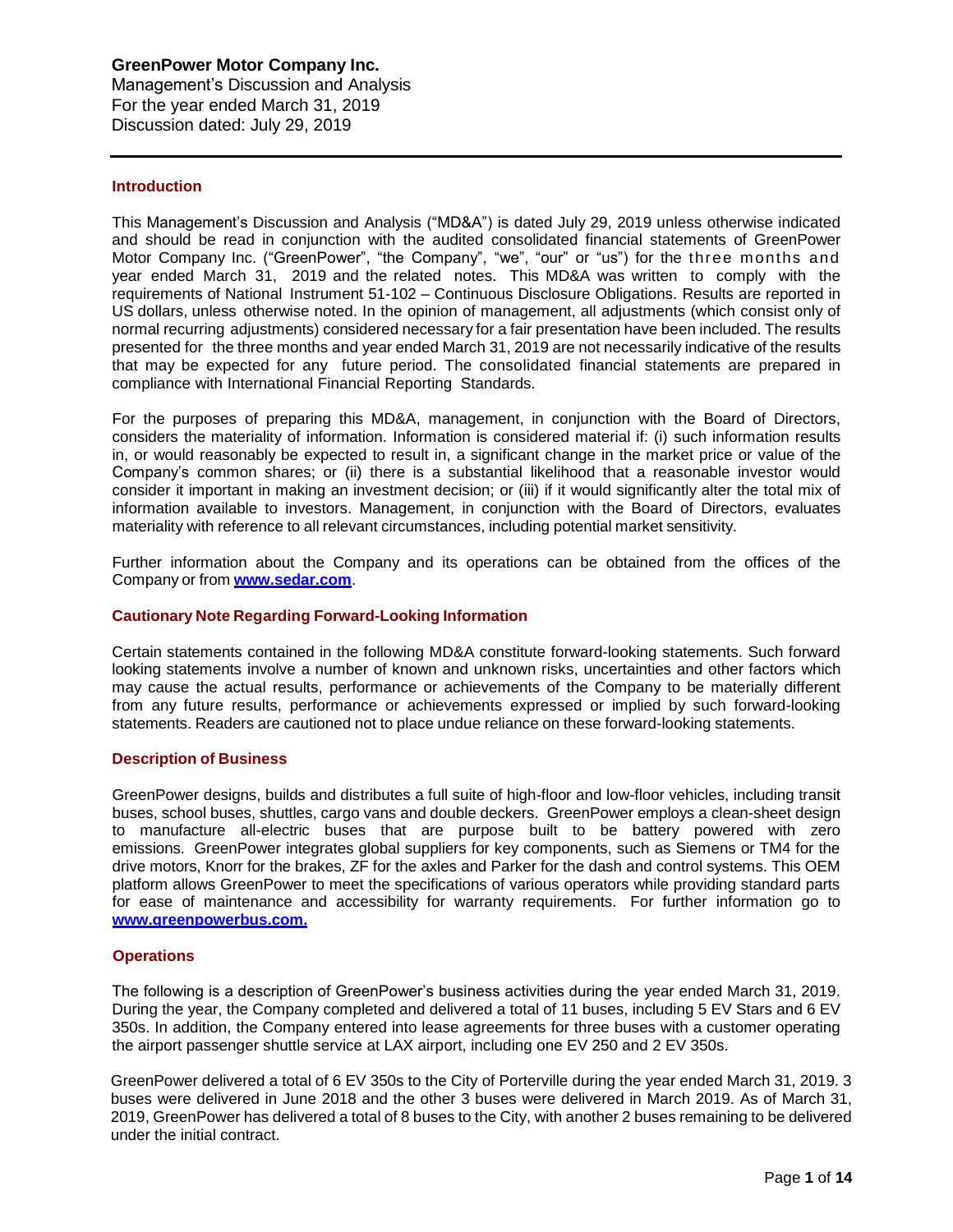Management's Discussion and Analysis For the year ended March 31, 2019 Discussion dated: July 29, 2019

During the first quarter, the Company announced an order for 100 buses from Creative Bus Sales, the U.S.'s largest bus dealer for sales, parts and service. With this order, GreenPower also announced that Creative Bus Sales would become the Company's exclusive authorized factory representative, offering sales, parts and service for the Company's buses. GreenPower also attended the Advanced Clean Transportation Expo in Long Beach, CA where it provided demonstrations of a Synapse shuttle and an EV 350.

In November GreenPower was awarded an initial contract for six EV Stars from Sacramento Regional Transit ("SacRT") for deployment on its SmaRT Ride service. SacRT provides public transportation for the City of Sacramento and most of Northern Sacramento County. Last year, SacRT launched SmaRT Ride, a new ondemand service where customers use a smartphone app to request shuttle rides within a designated service area. Following the success of its debut, SacRT received a \$12 million grant from the Sacramento Transportation Authority to expand this service. SacRT plans on operating its SmaRT Ride shuttle service in 12 Sacramento communities, including the first disadvantaged community to receive the service. 2 EV Stars had been delivered to SacRT as at March 31, 2019.

GreenPower received an order for 3 EV Stars from Green Commuter for deployment for Vanpooling and Ride-Sharing services in November. Green Commuter is an all-electric vanpool provider based in California that combines vanpooling, car sharing and fleet replacement.

During November, GreenPower received an order for 5 EV250 thirty-foot all-electric buses. San Joaquin Valley Equipment Leasing Inc., a subsidiary of GreenPower, provided lease financing for an existing EV 250 and entered into two separate lease financing arrangements with the same customer for two EV350 40-foot electric buses. Under the terms of the leases on the EV 350s, the customer has the option to return either of the EV 350s to GreenPower in exchange for a new EV250.

GreenPower received an order for 2 EV Stars from the University of California San Francisco in June and completed and delivered the buses to UCSF in December. During December, management from GreenPower also attended the LD Micro Conference where they met with potential investors and investment banks.

In January GreenPower delivered an EV Star to the Port of Oakland, which is being used as an employee and executive shuttle for on-property transportation.

During the year, GreenPower entered into a lease and completed preparation of a 50,000 square foot facility in the City of Porterville, California. This facility is set up as a manufacturing and assembly center with an initial focus on the production of EV Stars and EV Star Plus buses.

During the year the Company obtained an operating Line of Credit which had a limit of \$5,000,000 as at March 31, 2019. The operating line of credit is secured by the assets of GreenPower and two of the Company's directors have also provided personal guarantees. The Line of Credit bears interest at the bank's US Base Rate (6.0% at March 31, 2019) plus a margin of 1.5%. The Line of Credit is being used to finance the production costs for the Company's all-electric buses and for ongoing working capital requirements.

As at March 31, 2019, GreenPower had thirty EV Stars in pre-production to satisfy existing orders. GreenPower has also substantially completed production of the final two EV350 vehicles for the City of Porterville and one additional EV 350. In addition, GreenPower is finalizing production of six Synapse 72 school buses.

As at March 31, 2019, the Company had:

- Three EV350's and a Synapse shuttle classified as equipment on the balance sheet totaling approximately \$750,000
- Work in process inventory and production supplies representing EV350's, EV Star's, and Synapse 72 school buses totaling approximately \$5.0 million and;
- Finished goods inventory representing charging stations totaling \$50,000.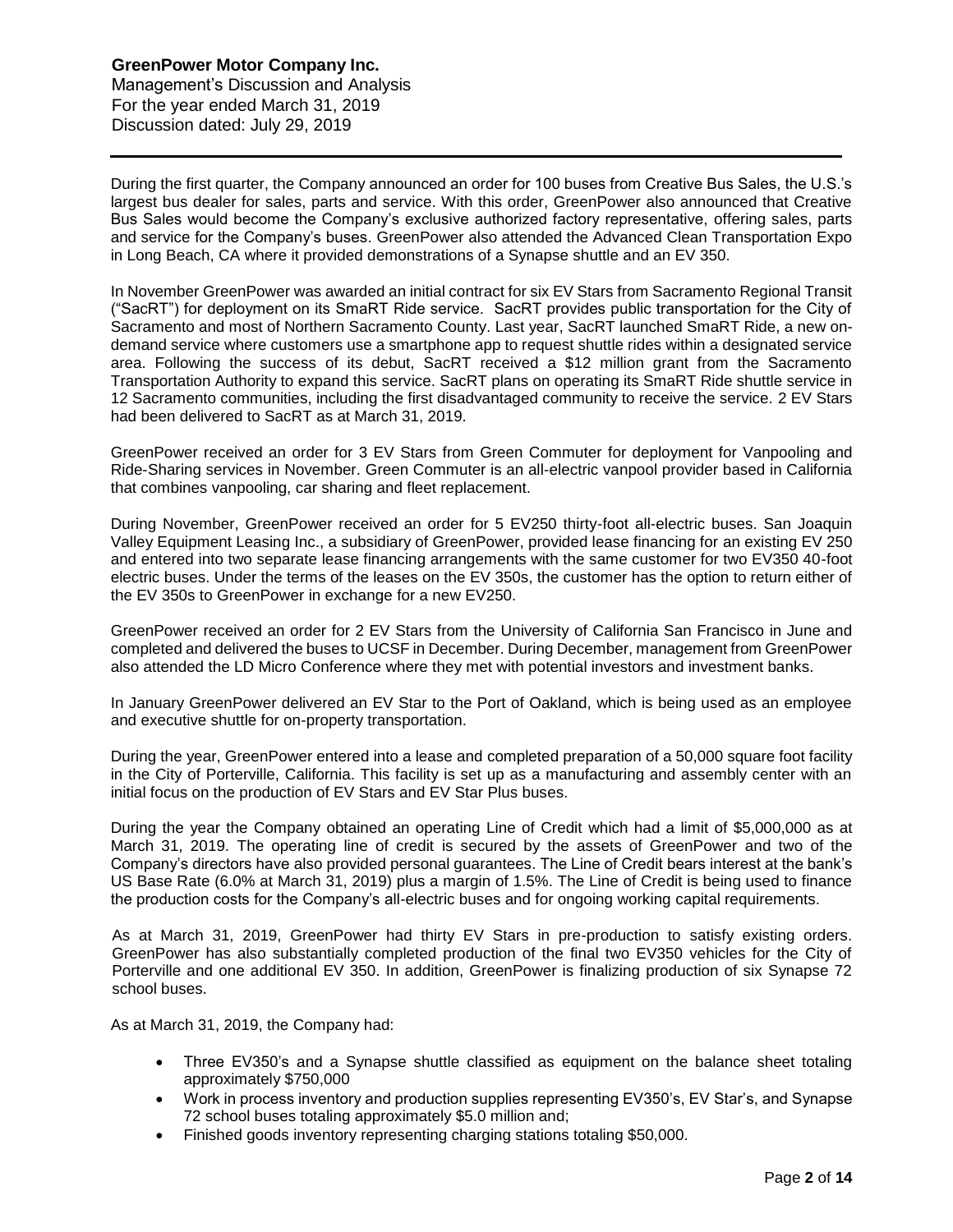Management's Discussion and Analysis For the year ended March 31, 2019 Discussion dated: July 29, 2019

## **Trends**

The Company does not know of any trends, commitments, events, or uncertainty that are expected to have a material effect on the Company's business, financial condition, or results of operations other than as disclosed herein under "Risk Factors" and the paragraph below.

### **Results of Operations**

### Year ended March 31, 2019

For the year ended March 31, 2019 the Company generated revenue of \$6,082,561 and cost of revenues of \$4,224,419 yielding a gross profit of \$1,858,142. Revenue for the year relates primarily to the sale of 6 EV 350s to the City of Porterville, the sale of 2 EV Stars to Sacramento Regional Transit, the sale of 2 EV Stars to the University of California San Francisco, and the Sale of one EV Star to the Port of Oakland. The remaining revenue for the year was generated from lease income, accretion on the Promissory Note, and sales of vehicle chargers and other products which relate to income generated from the lease of two EV550's, one EV 350 and one EV 250. Operating costs consists of administrative fees of \$2,144,423 relating to salaries, project management, accounting, and administrative services; transportation costs of \$263,164 which relate to the use of trucks, trailers, tractors as well as other operational costs needed to transport company products around North America; travel, accommodation, meals and entertainment costs of \$298,328 related to travel for project management, demonstration of company products, and trade shows; product development costs of \$437,208; sales and marketing costs of \$417,111; interest and accretion of \$1,400,923; professional fees of \$324,577 consisting of legal and audit fees; as well as \$332,741 of noncash share-based compensation expense and depreciation of \$516,208. The remaining operating costs for the period amounted to \$189,379 in general corporate expenses and a write down of assets of \$78,231 resulting in a consolidated net loss of \$4,544,151.

The consolidated total comprehensive income for the year was impacted by \$23,691 of other comprehensive loss as a result of the translation of the entities with a different functional currency than presentation currency.

### Year ended March 31, 2018

For the year ended March 31, 2018 the Company generated revenue of \$3,516,156 and cost of revenues of \$2,267,765 yielding a gross profit of \$1,248,391 which relate to income generated from the lease of the EV550, sales of two EV550's and two EV 350's. Operating costs consists of administrative fees of \$1,231,041 relating to salaries, project management, accounting, and administrative services; transportation costs of \$229,637 which relate to the use of trucks, trailers, tractors as well as other operational costs needed to transport company products around North America; travel, accommodation, meals and entertainment costs of \$315,556 related to travel for project management, demonstration of company products, and trade shows; product development costs of \$251,826; sales and marketing costs of \$404,610; interest and accretion on the convertible debentures and promissory note of \$563,411; professional fees of \$170,153 consisting of legal and audit fees; as well as \$744,801 of non-cash sharebased compensation expense and depreciation of \$525,228. The remaining operating costs for the period amounted to \$167,451 in general corporate expenses and a write down of exploration assets of \$28,817. The Company also recorded an income tax recovery of \$610,000 to recognize previously unrecognized deferred income tax benefits to offset the deferred income tax liability that arose from the issuance of convertible debentures. A deferred income tax liability was created on the issuance of the convertible debentures as the tax base of the convertible debentures differs from the carrying value. The carrying value was reduced to record the value of the conversion feature as equity and record the fair value of the warrants issued as financing costs to be amortized over the term of the convertible debentures. These reductions in the carrying value of the convertible debentures are not recognized for tax purposes resulting in a consolidated net loss of \$2,774,140.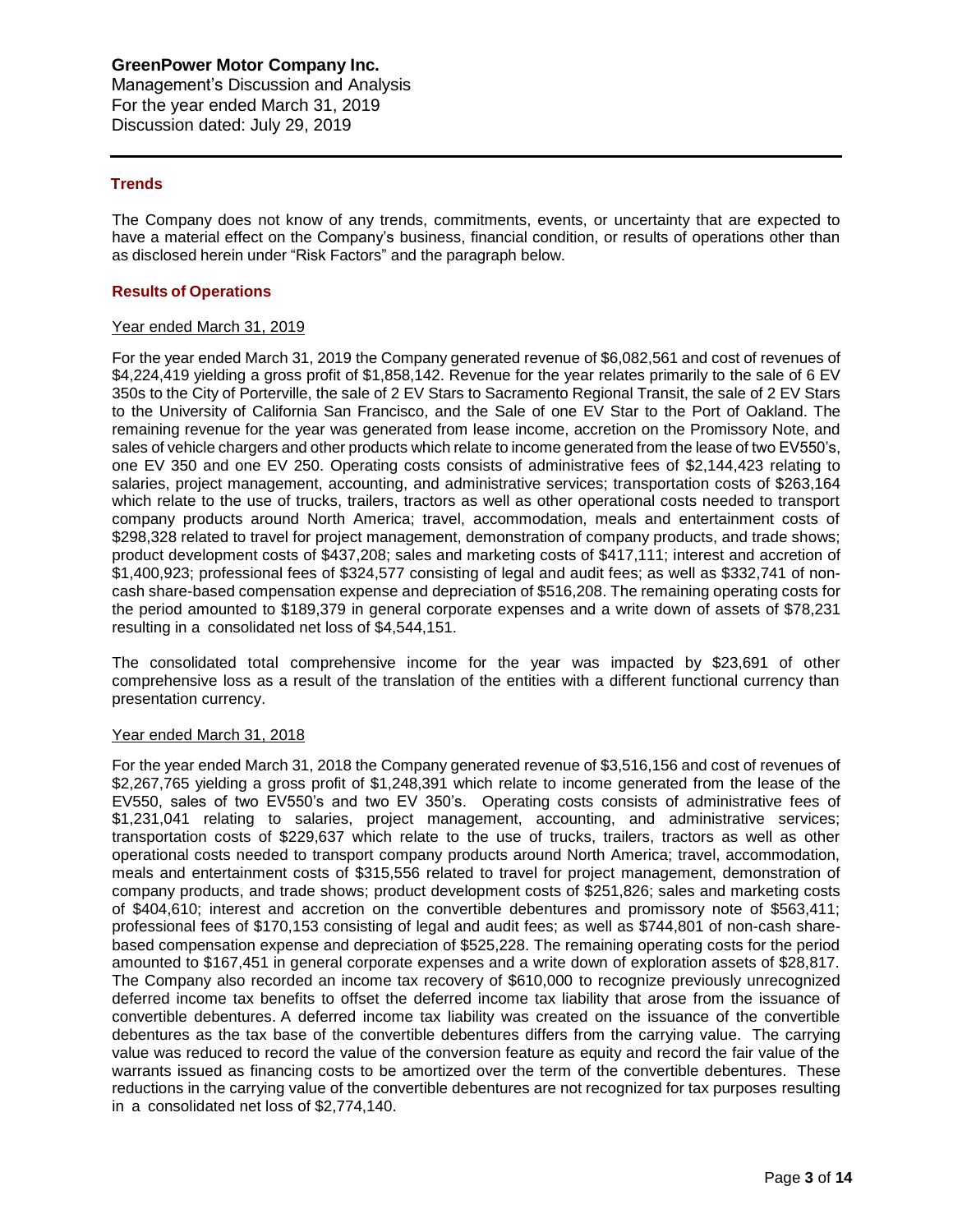## **GreenPower Motor Company Inc.** Management's Discussion and Analysis For the year ended March 31, 2019 Discussion dated: July 29, 2019

The consolidated total comprehensive income for the year was impacted by \$21,314 of other comprehensive income as a result of the translation of the entities with a different functional currency than presentation currency.

### Year ended March 31, 2017

For the year ended March 31, 2017 the Company incurred administrative fees of \$598,850 relating to salaries, project management, accounting, and administrative services; transportation costs of \$257,352 which related to the use of trucks, trailers, contractors as well as other operational costs needed to transport company products around North America; travel, accommodation, meals and entertainment costs of \$430,821 related to travel for project management, demonstration of company products, and trade shows; product development costs of \$312,278; sales and marketing costs of \$234,395; interest and accretion on the convertible debentures and promissory note of \$95,629; professional fees of \$176,563 consisting of legal and audit fees; as well as \$391,769 of share-based compensation expense and depreciation of \$177,498. The remaining operating costs for the period amounted to \$138,062 in general corporate expenses resulting in a consolidated net loss of \$2,813,217.

The consolidated total comprehensive loss for the year was impacted by \$4,788 of other comprehensive income as a result of the translation of the entities with a different functional currency than presentation currency.

|                                              | Three Months Ended |             |   |              |      |               |   |            |  |
|----------------------------------------------|--------------------|-------------|---|--------------|------|---------------|---|------------|--|
|                                              | March 31.          |             |   | December 31, |      | September 30, |   | June $30,$ |  |
|                                              |                    | 2019        |   | 2018         |      | 2018          |   | 2018       |  |
| lFinancial results                           |                    |             |   |              |      |               |   |            |  |
| Revenues                                     | \$                 | 2,486,611   | S | 1,106,530    | - \$ | 9,008         | S | 2,480,412  |  |
| Net income (loss) for the period             |                    | (1,553,824) |   | (915, 734)   |      | (1,445,472)   |   | (629, 179) |  |
| Basic and diluted earnings/(loss) per share* | \$                 | $(0.02)$ \$ |   | $(0.01)$ \$  |      | $(0.02)$ \$   |   | (0.01)     |  |
| Balance sheet data                           |                    |             |   |              |      |               |   |            |  |
| Working capital (deficit)                    |                    | (155,176)   |   | (80, 804)    |      | 824,357       |   | 1,892,871  |  |
| Total assets                                 |                    | 11,910,299  |   | 12,843,812   |      | 11,698,365    |   | 8,814,984  |  |
| Shareholders' equity                         |                    | (85,636)    |   | 414.804      |      | 1,264,228     |   | 1,662,694  |  |

A summary of selected information for each of the quarters presented below is as follows:

|                                              | Three Months Ended |    |              |      |               |     |             |  |
|----------------------------------------------|--------------------|----|--------------|------|---------------|-----|-------------|--|
|                                              | March 31,          |    | December 31, |      | September 30, |     | June $30,$  |  |
|                                              | 2018               |    | 2017         |      | 2017          |     | 2017        |  |
| Financial results                            |                    |    |              |      |               |     |             |  |
| Revenues                                     | \$<br>3,435,990    | \$ | 20,453       | - \$ | 30,948        | \$. | 28,765      |  |
| Net income (loss) for the period             | 665,059            |    | (1,081,095)  |      | 1,001,066     |     | (1,328,221) |  |
| Basic and diluted earnings/(loss) per share* | \$<br>0.01         | \$ | $(0.01)$ \$  |      | $(0.01)$ \$   |     | (0.01)      |  |
| Balance sheet data                           |                    |    |              |      |               |     |             |  |
| Working capital (deficit)                    | 2,180,184          |    | 2,056,090    |      | 1,158,588     |     | 901,578     |  |
| Total assets                                 | 7,490,466          |    | 6,952,374    |      | 6,222,668     |     | 5,392,234   |  |
| Shareholders' equity                         | 2,167,745          |    | 1,877,410    |      | 1,935,380     |     | 2,174,280   |  |

\* Based upon the weighted average number of shares issued and outstanding for the period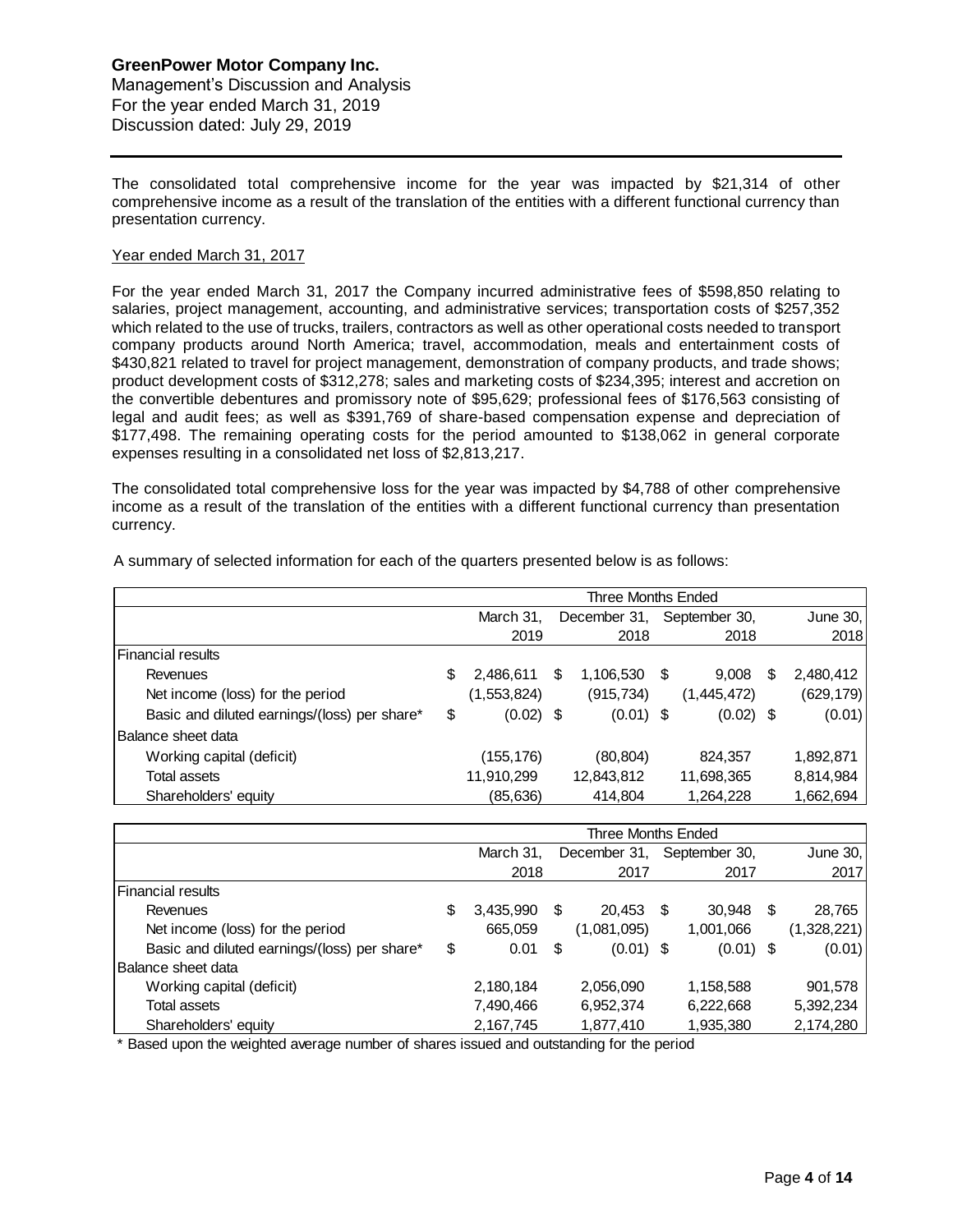Management's Discussion and Analysis For the year ended March 31, 2019 Discussion dated: July 29, 2019

The following table summarizes cash expenses for the last four quarters:

|                                | For the three months ended March 31 |           |                |                  |      |            |  |  |  |
|--------------------------------|-------------------------------------|-----------|----------------|------------------|------|------------|--|--|--|
|                                |                                     | March 31. | December 31.   | September 30,    |      | June 30,   |  |  |  |
|                                |                                     | 2019      | 2018           | 2018             |      | 2018       |  |  |  |
| <b>Total Expenses</b><br>Less: | \$                                  | 1,866,235 | S<br>1.506.043 | 1.454.480<br>-S  | - \$ | 1,497,362  |  |  |  |
| Depreciation                   |                                     | (172,607) | (114, 239)     | (114, 672)       |      | (114, 690) |  |  |  |
| Accretion and accrued interest |                                     | (127,002) | (127, 320)     | (120, 371)       |      | (97, 821)  |  |  |  |
| Share-based payments           |                                     | (93, 750) | (57,282)       | (88,903)         |      | (92, 806)  |  |  |  |
| <b>Warranty Accrual</b>        |                                     | (88, 589) | (38,420)       |                  |      | (86, 497)  |  |  |  |
| <b>Total Cash Expenses</b>     | \$                                  | 1.384.287 | 1.168.782<br>S | 1.130.534<br>\$. | -S   | 1.105.548  |  |  |  |

The following table summarizes vehicle deliveries pursuant to vehicle leases and vehicle sales for the last four quarters:

|                         | For the three months ended March 31 |                |               |          |  |  |  |  |  |
|-------------------------|-------------------------------------|----------------|---------------|----------|--|--|--|--|--|
|                         | March 31,                           | December 31,   | September 30, | June 30, |  |  |  |  |  |
|                         | 2019                                | 2018           | 2018          | 2018     |  |  |  |  |  |
| <b>Vehicle Sales</b>    |                                     |                |               |          |  |  |  |  |  |
| <b>EV 350</b>           | 3                                   |                |               | 3        |  |  |  |  |  |
| <b>EV Star</b>          | 3                                   | $\mathcal{P}$  |               |          |  |  |  |  |  |
| Total                   | 6                                   | $\overline{2}$ |               | 3        |  |  |  |  |  |
| <b>Vehicle Leases</b>   |                                     |                |               |          |  |  |  |  |  |
| <b>EV 350</b>           |                                     | 2              |               |          |  |  |  |  |  |
| EV 250                  |                                     |                |               |          |  |  |  |  |  |
| Total                   |                                     | 3              |               |          |  |  |  |  |  |
|                         |                                     |                |               |          |  |  |  |  |  |
| <b>Total Deliveries</b> | 6                                   | 5              |               |          |  |  |  |  |  |

## Three months ended March 31, 2019

For the three-month period ended March 31, 2019 the Company generated revenues of \$2,486,611, cost of revenues of \$2,095,969 yielding a gross profit of \$390,642, primarily related to the sales of 3 EV 350s to the City of Porterville, 2 EV Stars to Sacramento Regional Transit, and one EV Star to the Port of Oakland. Gross profit for the quarter was negatively impacted by \$566,768 due to a change in accounting estimates for expected timing of testing of an EV 350 and application of HVIP vouchers to reduce the carrying amount of property plant and equipment. Operating costs consists of administrative fees of \$618,564 relating to salaries, project management, accounting, and administrative services; transportation costs of \$75,020 which related to the use of trucks, trailers, contractors as well as other operational costs needed to transport company products around North America; travel, accommodation, meals and entertainment costs of \$103,231 related to travel for project management, demonstration of company products, and trade shows; product development costs of \$158,792; sales and marketing costs of \$106,409; interest and accretion of \$428,668; professional fees of \$136,695 consisting of legal and audit fees; as well as \$93,750 of non-cash share-based compensation expense and depreciation of \$172,607. Excluding a foreign exchange gain of \$34,684, the remaining operating costs for the period amounted to \$7,183 in general corporate expenses resulting and a write down of assets of \$78,231, resulting in a consolidated net loss of \$1,553,766.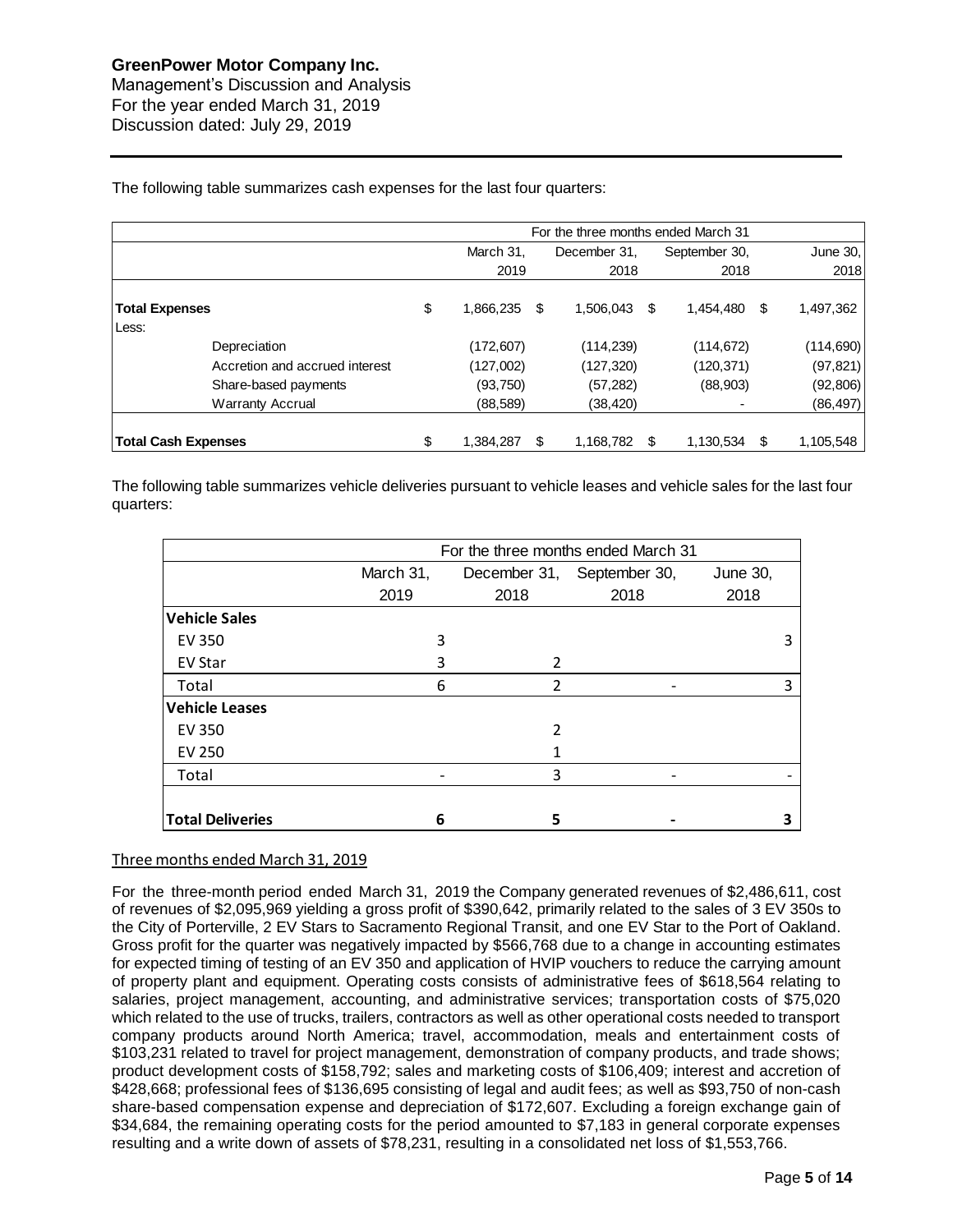### **GreenPower Motor Company Inc.** Management's Discussion and Analysis

For the year ended March 31, 2019 Discussion dated: July 29, 2019

## Three months ended March 31, 2018

For the three months ended March 31, 2018 the Company generated revenue of \$3,435,990, cost of revenues of \$2,267,765 yielding a gross profit of \$1,168,225 related to the sales of two EV 550's and two EV 350's. Operating costs consists of administrative fees of \$391,675 relating to salaries, project management, accounting, and administrative services; transportation costs of \$56,991 which related to the use of trucks, trailers, contractors as well as other operational costs needed to transport company products around North America; travel, accommodation, meals and entertainment costs of \$6,829 related to travel for project management, demonstration of company products, and trade shows; product development recovery of \$51,573; sales and marketing costs of \$127,313; interest and accretion on the convertible debentures and promissory note of \$217,463; professional fees of \$82,489 consisting of legal and audit fees; as well as \$67,526 of non-cash share-based compensation expense and depreciation of \$126,659. The remaining operating costs for the period amounted to \$87,794 in general corporate expenses. The Company also recorded an income tax recovery of \$610,000 to recognize previously unrecognized deferred income tax benefits to offset the deferred income tax liability that arose from the issuance of convertible debentures resulting in Net income of \$665,059.

## Three months ended March 31, 2017

Operating costs consists of administrative fees of \$236,286 relating to salaries, project management, accounting, and administrative services; transportation costs of \$30,892 which related to the use of trucks, trailers, contractors as well as other operational costs needed to transport company products around North America; travel, accommodation, meals and entertainment costs of \$83,925 related to travel for project management, demonstration of company products, and trade shows; product development costs of \$70,712; sales and marketing costs of \$47,821; interest and accretion on the convertible debentures and promissory note of \$25,799; professional fees of \$103,739 consisting of legal and audit fees; as well as \$149,781 of share-based compensation expense and depreciation of \$97,043. The remaining operating costs for the period amounted to  $$42,794$  in general corporate expenses resulting in a consolidated net loss of \$888,792.

## **Liquidity**

At March 31, 2019, the Company had a cash and restricted cash balance of \$198,920, available funds on its Line of Credit of \$580,093 and a working capital deficit of \$155,176. The Company manages its capital structure and makes adjustments to it, based on available funds to the Company. The Company will continue to rely on additional financings and the sale of its inventory to further its operations and meet its capital requirements to manufacture EV vehicles, complete the Altoona test, initiate construction of the manufacturing facility, and further develop its sales and marketing, engineering, and technical resources.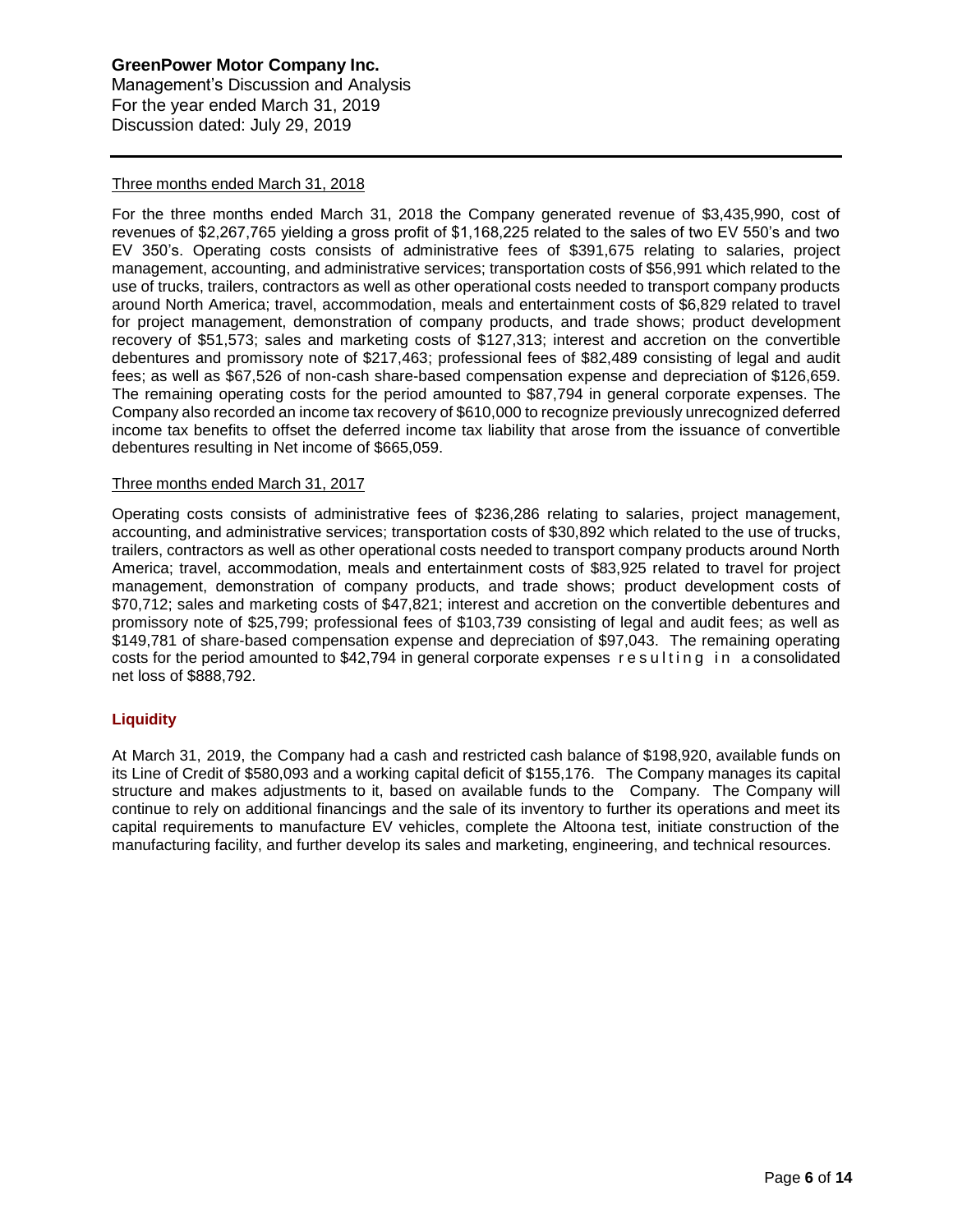Management's Discussion and Analysis For the year ended March 31, 2019 Discussion dated: July 29, 2019

## **Capital Resources**

Year ended March 31, 2019 and up to the date of this report

Authorized: Unlimited number of common shares without par value Authorized: Unlimited number of preferred shares without par value

As at March 31, 2019, the Company had the following outstanding convertible debentures all with an 8% interest rate and a term of four years. The Convertible Debentures have effective rates ranging from 28.6% - 38.5%.

| <b>Issue Date</b> | <b>Amount</b><br>(\$CDN) | Converted<br>Amount (\$CDN) | <b>Matured</b><br>Amount (\$CDN) | Outstanding<br>Amount (\$CDN) | Conversion<br><b>Price</b><br>(\$CDN) | Shares on<br>Conversion |
|-------------------|--------------------------|-----------------------------|----------------------------------|-------------------------------|---------------------------------------|-------------------------|
| Dec 11, 2015      | 777.000                  | (60,000)                    | 717,000                          | $\overline{\phantom{0}}$      | 0.40                                  | n/a                     |
| May 17, 2017      | 1,900,000                | $\overline{\phantom{0}}$    |                                  | 1,900,000                     | 0.65                                  | 2,923,077               |
| May 31, 2017      | 250,000                  | $\overline{\phantom{0}}$    |                                  | 250,000                       | 0.65                                  | 384,615                 |
| Sep 25, 2017      | 1,476,000                | $\overline{\phantom{0}}$    |                                  | 1,476,000                     | 0.40                                  | 3,690,000               |
| Oct 16, 2017      | 2,220,000                | (200,000)                   |                                  | 2,020,000                     | 0.40                                  | 5,050,000               |
| Total             | 6,623,000                | (260,000)                   | 717,000                          | 5,646,000                     |                                       | 12,047,692              |

On February 27, 2018, CDN\$100,000 worth of debentures (issued on October 16, 2017) were converted into 250,000 common shares with a conversion price of CDN\$0.40.

On June 18, 2018, CDN\$100,000 worth of debentures (issued on October 16, 2017) were converted into 250,000 common shares at a conversion price of CDN\$0.40.

On December 11, 2018, the convertible debentures issued on December 11, 2015, with a remaining balance prior to maturity of CDN \$717,000 matured. Prior to maturity, CDN \$40,000 worth of debentures from this series were converted into 100,000 common shares at a conversion price of CDN \$0.40 per share. CDN \$37,000 of the debentures were repaid during December 2018. The remaining balance of CDN \$680,000 was transferred to a Note Payable, CDN \$300,000 of which were repaid during January 2019. The remaining investors have agreed to be repaid their investments in December 2019. The Note Payable accrues interest at 12% per annum, payable in quarterly instalments, and matures on December 11, 2019.

During the twelve-month period ended March 31, 2019, the Company incurred share-based compensation expense with a measured fair value of \$332,741. The fair value of the options granted and vested were recorded as share-based payments on the Consolidated Condensed Interim Statements of Operations.

As at March 31, 2019, there were 2,624,025 options available for issuance under the 2016 Stock Option Plan.

On May 4, 2018, the Company granted:

- 500,000 options to directors with an exercise price of CDN\$0.50 per share which vest 25% after 4 months and then 25% after 6 months, 9 months, and 12 months and with a term of five years.
- 130,000 options to employees with an exercise price of CDN\$0.50 per share which vest 25% after 4 months and then 25% after years 1, 2 & 3, and with a term of five years.

On November 30, 2018 the Company granted 350,000 options to the Chief Financial Officer with an exercise price of CDN\$0.43 per share which vest 25% after 4 months, 25% after year 1 and 50% after year 2, and with a term of 5 years.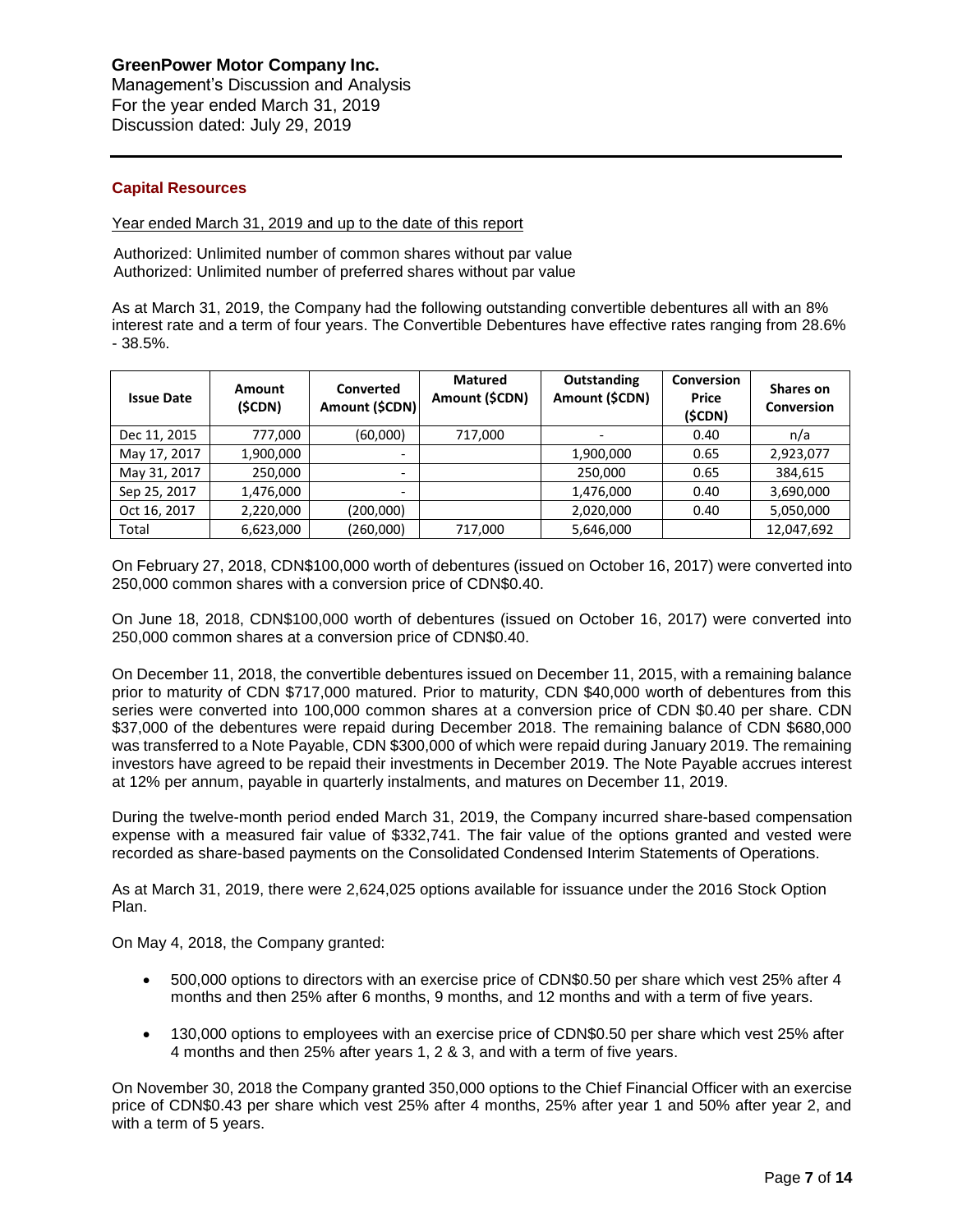On February 12, 2019 the Company granted:

- 600,000 options to directors and an officer of the Company with an exercise price of CDN\$0.50 per share which vest 25% after 4 months and then 25% after 6 months, 9 months, and 12 months and with a term of five years.
- 50,000 options to employees with an exercise price of CDN\$0.50 per share which vest 25% after 4 months and then 25% after years 1, 2 & 3, and with a term of five years.

The following table summarizes stock options exercised by year for each of the last 3 fiscal years:

|                                               | March 31, 2019 | March 31, 2018   | March 31, 2017   |
|-----------------------------------------------|----------------|------------------|------------------|
| <b>Options Exercised</b>                      | 670,000        | 1,495,000        | 1,338,750        |
| Proceeds (C\$)                                | \$167,500      | \$388,750        | \$331,000        |
| Proceeds (US\$)                               | \$127,654      | \$296,468        | \$248,882        |
| Range of Exercise Price (C\$)                 | \$0.25         | \$0.25 to \$0.40 | \$0.19 to \$0.25 |
| Weighted Average Share Price on Exercise Date | \$0.49         | \$0.50           | \$0.70           |
| Options Expired Unexercised or Forfeited      | 825,000        | 50,000           | 521,750          |

### **Investing Activities**

### For the year ended March 31, 2019

See the Operations and Capital Resources sections above for a summary of the Company activities during the year ended March 31, 2019.

### **Off-Balance Sheet Arrangements**

As of the date of this filing, the Company does not have any off-balance sheet arrangements that have, or are reasonably likely to have, a current or future effect on the results of operations or financial condition of the Company including, without limitation, such considerations as liquidity and capital resources that have not previously been discussed, other than payments on two leases that are classified as short term leases , which totaled \$83,962 for the year, and were recognized in rent and maintenance expense. These leases will terminate during the year ended March 31, 2020, and the remaining minimum lease payments for the next fiscal year is \$42,356.

### **Related Party Transactions**

A summary of compensation for directors, officers and key management personnel is as follows:

|                               | <b>For the Year Ended</b> |           |   |                |   |                |  |  |  |
|-------------------------------|---------------------------|-----------|---|----------------|---|----------------|--|--|--|
|                               | March 31, 2019            |           |   | March 31, 2018 |   | March 31, 2017 |  |  |  |
|                               |                           |           |   |                |   |                |  |  |  |
| Salaries and Benefits (1)     | \$                        | 289,840   | S | 225,000        | S | 93,750         |  |  |  |
| Consulting fees (2)           |                           | 382,875   |   | 293,400        |   | 259,150        |  |  |  |
| Accommodation (3)             |                           | 49,895    |   | 64,085         |   | 22,328         |  |  |  |
| Truck and Trailer Rentals (4) |                           | 140,722   |   | 144,807        |   | 174,756        |  |  |  |
| Options Vested (5)            |                           | 252,804   |   | 571,130        |   | 275,196        |  |  |  |
| Total                         | ς                         | 1,116,136 | ς | 1,298,422      | Ś | 825,180        |  |  |  |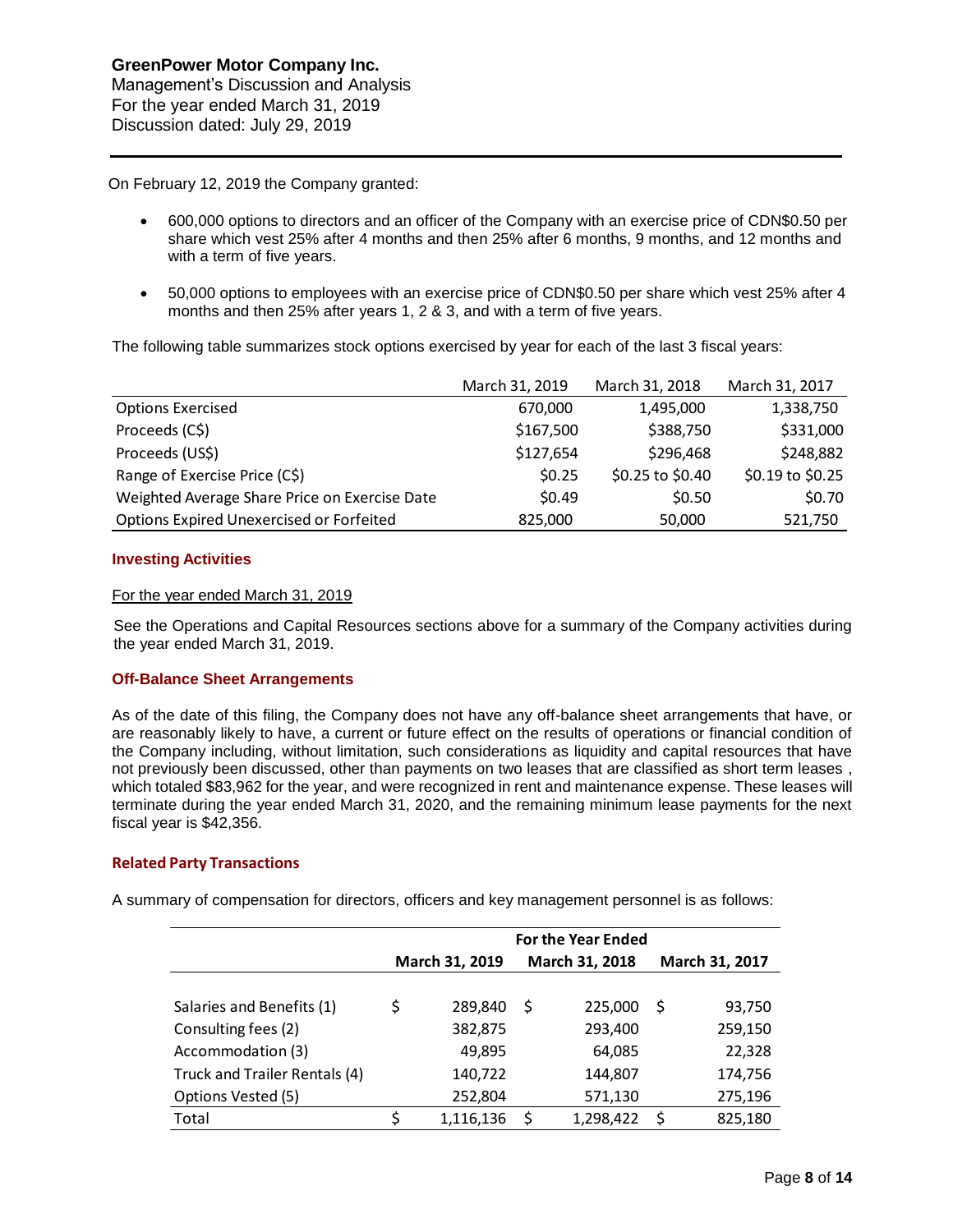For the year ended March 31, 2019 Discussion dated: July 29, 2019

- 1) Salaries and benefits incurred with directors, officers, and a former director and officer are included in Administrative fees on the Consolidated Statements of Operations.
- 2) Consulting fees included in professional fees and in Sales and marketing expense on Consolidated Statements of Operations are paid to the directors, the Chairman, and to the CEO of the Company to provide accounting, management consulting and director services.
- 3) Accommodation expense paid to Stage Coach Landing, Inc., a company that the Chairman of GreenPower is an officer and director. These costs are expensed on the Consolidated Statements of Operations.
- 4) Truck and trailer rental fees paid to Maple Leaf Equipment Aircraft and Recovery Inc., a company that the Chairman of GreenPower is an officer and director. These costs are included in Transportation costs on the Consolidated Statements of Operations.
- 5) Amounts recognized for related party stock-based compensation are included in Share-based payments on the Consolidated Statements of Operations.

Accounts payable and accrued liabilities at March 31, 2019 included \$38,768 (March 31, 2018 - \$57,755, and March 31, 2017 - \$115,464) owed to officers, directors, and companies controlled by officers and directors, and shareholders, which is non-interest bearing, unsecured and has no fixed terms of repayment.

Notes payable as at March 31, 2019 includes \$172,259 (March 31, 2018 – nil) owed to a company beneficially owned by the Chairman of the Company.

As at March 31, 2019, two companies beneficially owned by the Chairman of the Company had loans outstanding to the Company with a total value of CDN \$1,430,000 and USD \$120,000 (2018 – CDN \$650,000). On March 31, 2019, the two companies renewed loans to the Company for CDN \$1,050,000 and USD \$120,000. The principal and interest on the loans is repayable on the earlier of the date that (i) the Company completes an equity financing of more than US\$5,000,000, (ii) from receipt of proceeds on the sale of buses in excess of US\$5,000,000, or (iii) July 1, 2020. The remaining loans outstanding with one company beneficially owned by the Chairman totaling CAD \$380,000 plus accrued interest were repaid on May 31, 2019.

### **New and Amended Standards**

### *Adoption of accounting standards*

The following new or amended standards were adopted during the year ended March 31, 2019:

IFRS 15 Revenue from Contracts with Customers provides a single principle-based framework to be applied to all contracts with customers. IFRS 15 replaces the previous revenue standard IAS 18, Revenue, and the related Interpretations on revenue recognition. The standard scopes out contracts that are considered to be lease contracts, insurance contracts and financial instruments. The new standard is a control-based model as compared to the existing revenue standard which is primarily focused on risks and rewards. Under the new standard, revenue is recognized when a customer obtains control of a good or service. Transfer of control occurs when the customer has the ability to direct the use of and obtain the benefits of the good or service. This standard is effective for reporting periods beginning on or after January 1, 2018.

IFRS 9 Financial Instruments replaces the current standard IAS 39 Financial Instruments: Recognition and Measurement, replacing the current classification and measurement criteria for financial assets and liabilities with only two classification categories: amortized cost and fair value. This standard has an effective date of January 1, 2018.

IFRS 16 Leases was issued in January 2016 and specifies how an IFRS reporter will recognize, measure,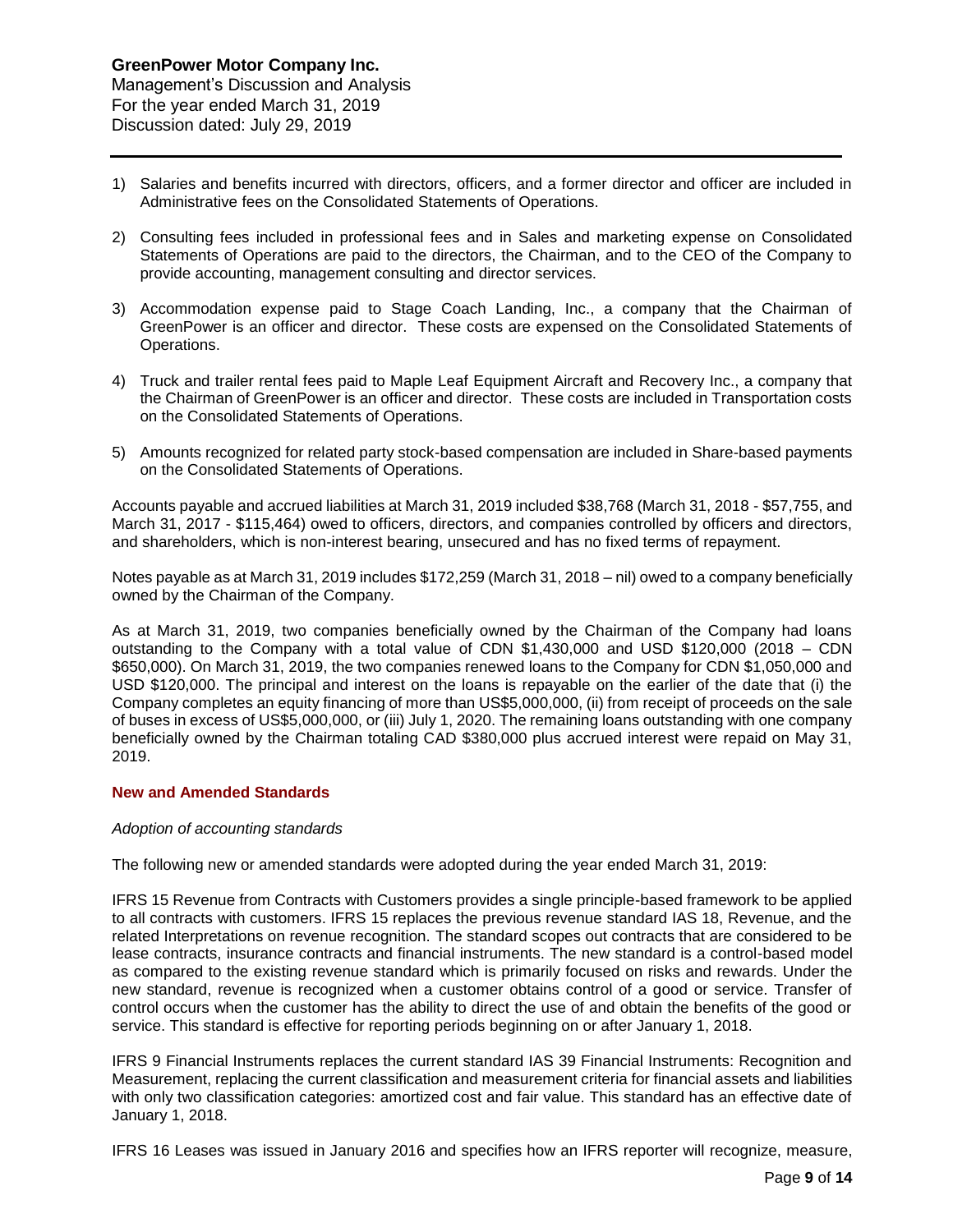Management's Discussion and Analysis For the year ended March 31, 2019 Discussion dated: July 29, 2019

present and disclose leases. The standard provides a single lessee accounting model, requiring lessees to recognize assets and liabilities for all leases unless the lease term is 12 months or less or the underlying asset has a low value. Lessors continue to classify leases as operating or finance, with IFRS 16's approach to lessor accounting substantially unchanged from its predecessor, IAS 17. This standard is effective for reporting periods beginning on or after January 1, 2019.

The adoption of the above accounting policies impacted the consolidated financial statements for the year ended March 31, 2019 as described in the respective notes.

#### Future accounting pronouncements

Certain new accounting standards and interpretations have been published by the IASB or the IFRS Interpretations Committee that are not mandatory for the March 31, 2019 reporting period.

The Company has reviewed new and revised accounting pronouncements that have been issued but are not yet effective. The Company has not early adopted any of these standards and is currently evaluating the impact, if any, that these standards might have on its consolidated financial statements.

### **Critical Accounting Estimates**

Significant assumptions about the future and other sources of estimation uncertainty that management has made at the end of the reporting period, that could result in a material adjustment to the carrying amounts of assets and liabilities, in the event that actual results differ from assumptions made, relate to, but are not limited to, the inputs used in the Black-Scholes option pricing model to measure stock-based compensation and warrants, determination of the liability portion of convertible debentures, determination of the useful life of equipment, net realizable value of inventory, provision for warranty expense, and the \$nil provision for income taxes. Critical estimates used in the preparation of these accounting statements include but are not limited to the following:

#### *Critical accounting judgments*

- i. the determination of the discount rate to use to discount the promissory note receivable, finance lease receivable and lease liabilities;
- ii. the determination of the functional currency of each entity within the consolidated Company;
- iii. the Company's ability to continue as a going concern (Note 1).
- iv. The classification of leases as either financial leases or operating leases; and
- v. The identification of performance obligations in revenue contracts and the determination of when they are satisfied.

#### **Financial Instruments**

The Company's financial instruments consist of cash and restricted cash, accounts receivable, finance lease receivable, promissory note receivable, line of credit, accounts payable and accrued liabilities, note payable, loans payable to related parties, promissory note payable, convertible debentures and lease liabilities. As at March 31, 2019, the Company had a working capital deficit of \$155,176. The Company's continuing operations are dependent upon its ability to raise capital and generate cash flows from operations.

The Company has exposure to the following financial instrument related risks.

#### **Credit risk**

The Company's exposure to credit risk is on its cash, finance lease, and promissory note receivable. Cash consists of cash bank balances held in major financial institutions in Canada and the United States with a high credit quality and therefore the Company is exposed to minimal risk. The Company assesses the credit risk of its promissory note receivable counterparty and lease counterparty on an annual basis and believes it is exposed to minimal credit risk.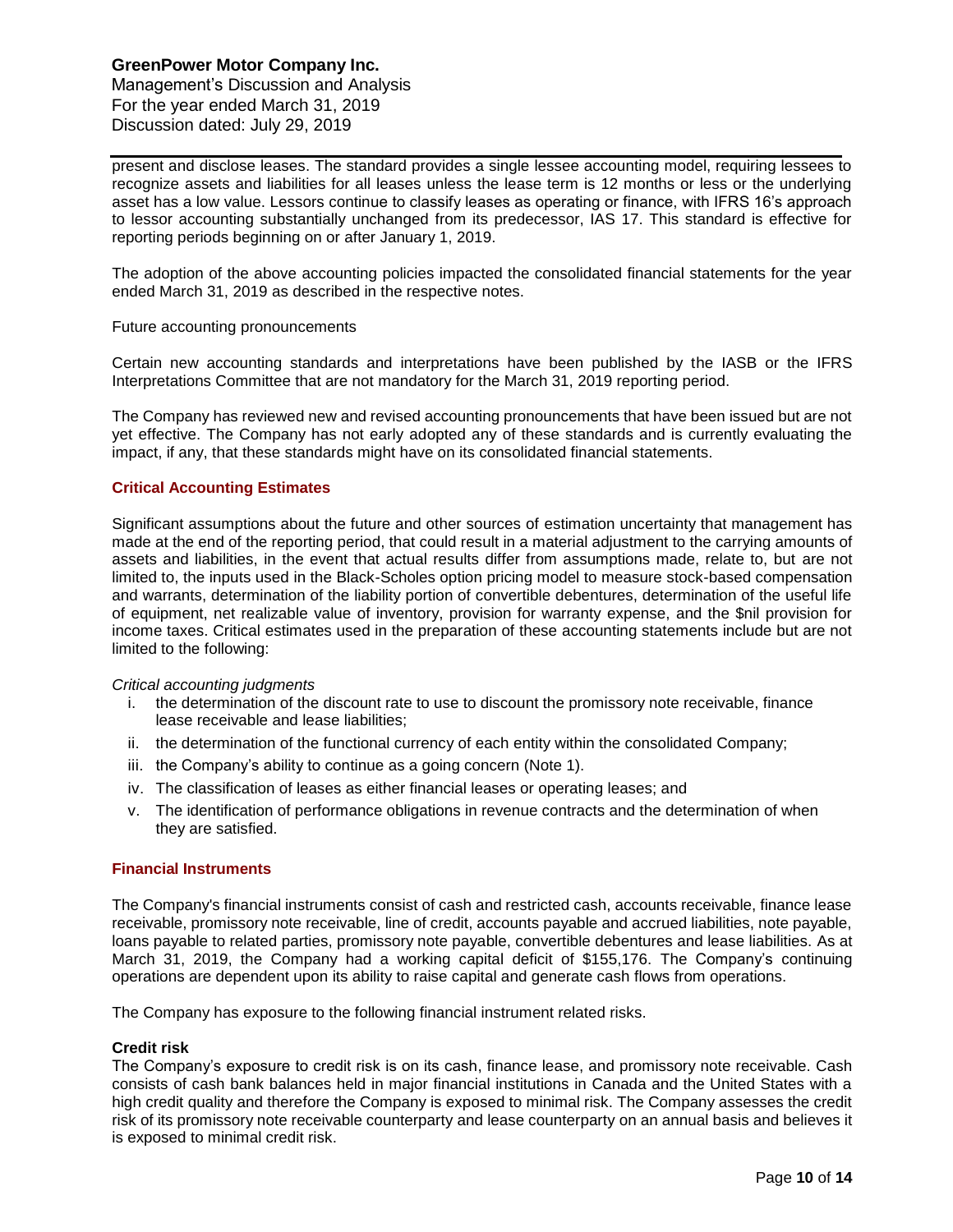Management's Discussion and Analysis For the year ended March 31, 2019 Discussion dated: July 29, 2019

### **Liquidity risk**

The Company tries to ensure that there is sufficient capital in order to meet short-term business requirements, after taking into account the Company's cash balances and available liquidity on the Company's \$5 million operating line of credit. The Company's cash is invested in bank accounts at major financial institutions in Canada and the United States and is available on demand. The Company will continue to rely on additional financings to further its operations and meet its capital requirements.

## **Trade Tariffs**

The Company manufactures and imports key components from overseas that may be subject to tariffs on importation into the United States.

### **Market risks**

Market risk is the risk of loss that may arise from changes in market factors such as interest rates and foreign exchange. The Company believes interest rate risk is not material.

The Company is exposed to foreign exchange risk as it conducts business in both the United States and Canada. Management monitors its foreign currency balances, but the Company does not engage in any hedging activities to reduce its foreign currency risk.

At March 31, 2019, the Company was exposed to currency risk through the following monetary assets and liabilities in CDN Dollars.

| Cash                                     | \$ | 2.067       |
|------------------------------------------|----|-------------|
| <b>Accounts Receivable</b>               | S  | 38.091      |
| Promissory Notes Receivable              | \$ | 1,000,000   |
| Accounts Payable and Accrued Liabilities | \$ | (176, 197)  |
| Loans Payable to Related Parties         | S  | (1,430,000) |
| <b>Convertible Debentures</b>            | \$ | (5,646,000) |
| Note Payable                             |    | (380,000)   |

Based on the net exposure and assuming all other variables remain constant, a 10% change in the appreciation or depreciation of the Canadian dollar relative to the US dollar would result in a change of approximately \$494,000 to other comprehensive income/loss.

### **Capital Management**

The capital structure of the Company consists of cash, operating line of credit, secured and unsecured promissory notes and convertible debentures and equity attributable to common shareholders, consisting of issued share capital and deficit. There was no change to the Company's approach to capital management during the year. The Company is not subject to externally imposed capital requirements.

### **Outlook**

For the immediate future, the Company intends to:

- Complete production and delivery of 75 EV Stars currently in various stages of production
- Deliver the remaining EV350 to the City of Porterville
- Deliver Synapse school buses to various customers
- Conduct the Altoona test
- Expand assembly and manufacturing capabilities in the Company's leased facility in Porterville, including "Complete Knock Down" assembly of an EV Star
- Uplist the Company's shares to Nasdaq
- Initiate the construction of the manufacturing facility in Porterville, California
- Further develop its sales and marketing, engineering and technical resources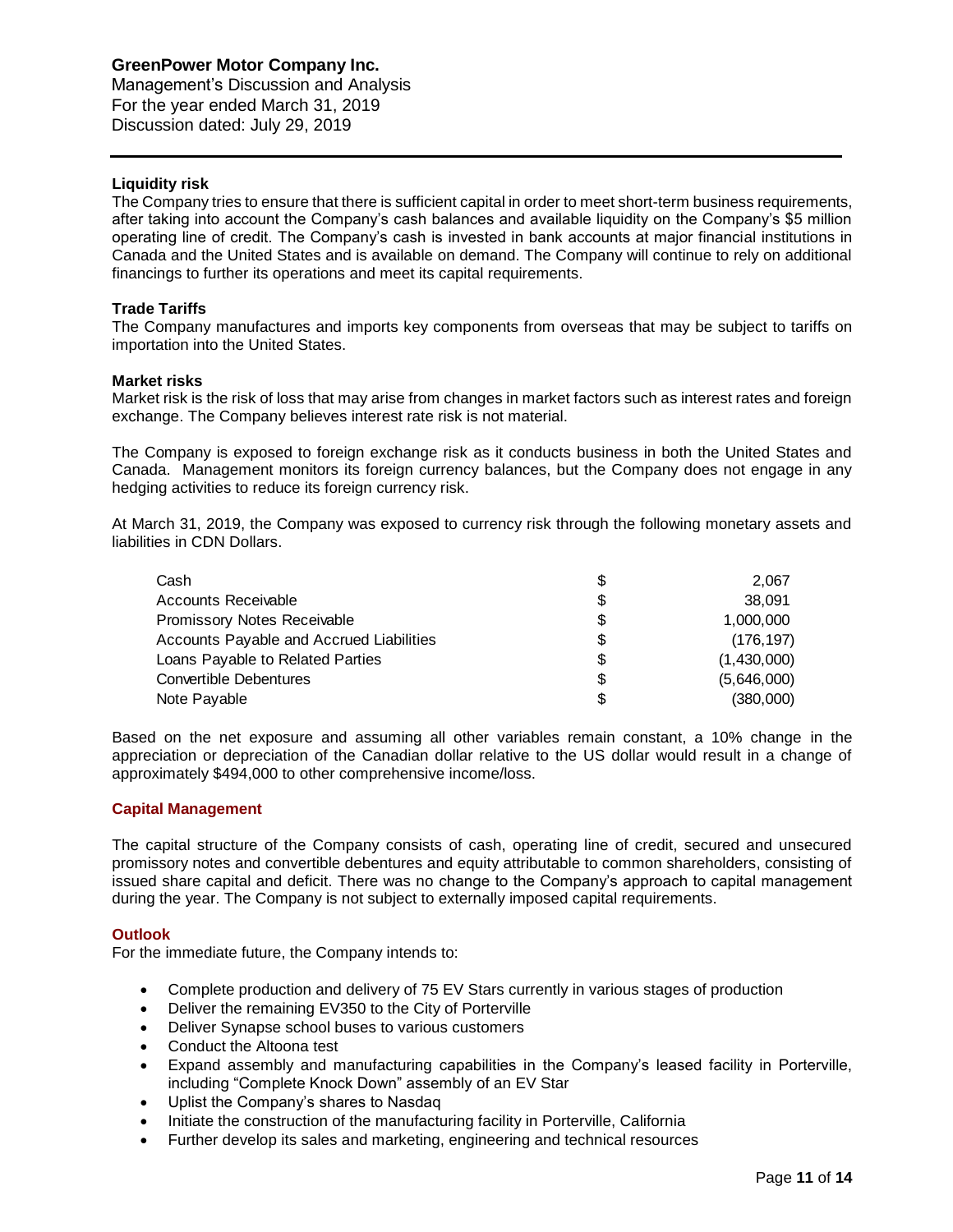Management's Discussion and Analysis For the year ended March 31, 2019 Discussion dated: July 29, 2019

### **Capitalization and Outstanding Security Data**

The total number of common shares issued and outstanding is 94,207,453 as of March 31, 2019. There are no preferred shares issued and outstanding.

An incentive stock option plan was established for the benefit of directors, officers, employees and consultants of the Company. As of March 31, 2019, there are 8,632,217 options granted and outstanding. The total number of common share warrants outstanding as of the same date is 22,058,197.

As at July 29, 2019, the company had 107,572,207 issued shares, 6,890,357 options outstanding, and 28,490,568 warrants outstanding.

### **Disclosure of Internal Controls**

Management has established processes to provide them sufficient knowledge to support representations that they have exercised reasonable diligence that (i) the financial statements do not contain any untrue statement of material fact or omit to state a material fact required to be stated or that is necessary to

make a statement not misleading in light of the circumstances under which it is made, as of the date of and for the periods presented by the financial statements, and (ii) the financial statements fairly present in all material respects the financial condition, results of operations and cash flow of the Company, as of the date of and for the periods presented.

In contrast to the certificate required for non-venture issuers under National Instrument 52-109, Certification of Disclosure in Issuers' Annual and Interim Filings ("NI 52-109"), the Venture Issuer Basic Certificate does not include representations relating to the establishment and maintenance of disclosure controls and procedures ("DC&P") and internal control over financial reporting ("ICFR"), as defined in NI 52-109. In particular, the certifying officers filing this certificate are not making any representations relating to the establishment and maintenance of:

- i. controls and other procedures designed to provide reasonable assurance that information required to be disclosed by the issuer in its annual filings, interim filings or other reports filed or submitted under securities legislation is recorded, processed, summarized and reported within the time periods specified in securities legislation; and
- ii. a process to provide reasonable assurance regarding the reliability of financial reporting and the preparation of financial statements for external purposes in accordance with the issuer's GAAP (IFRS).

The issuer's certifying officers are responsible for ensuring that processes are in place to provide them with sufficient knowledge to support the representations they are making in the certificate. Investors should be aware that inherent limitations on the ability of certifying officers of a venture issuer to design and implement on a cost effective basis DC&P and ICFR as defined in NI 52-109 may result in additional risks to the quality, reliability, transparency and timeliness of interim and annual filings and other reports provided under securities legislation.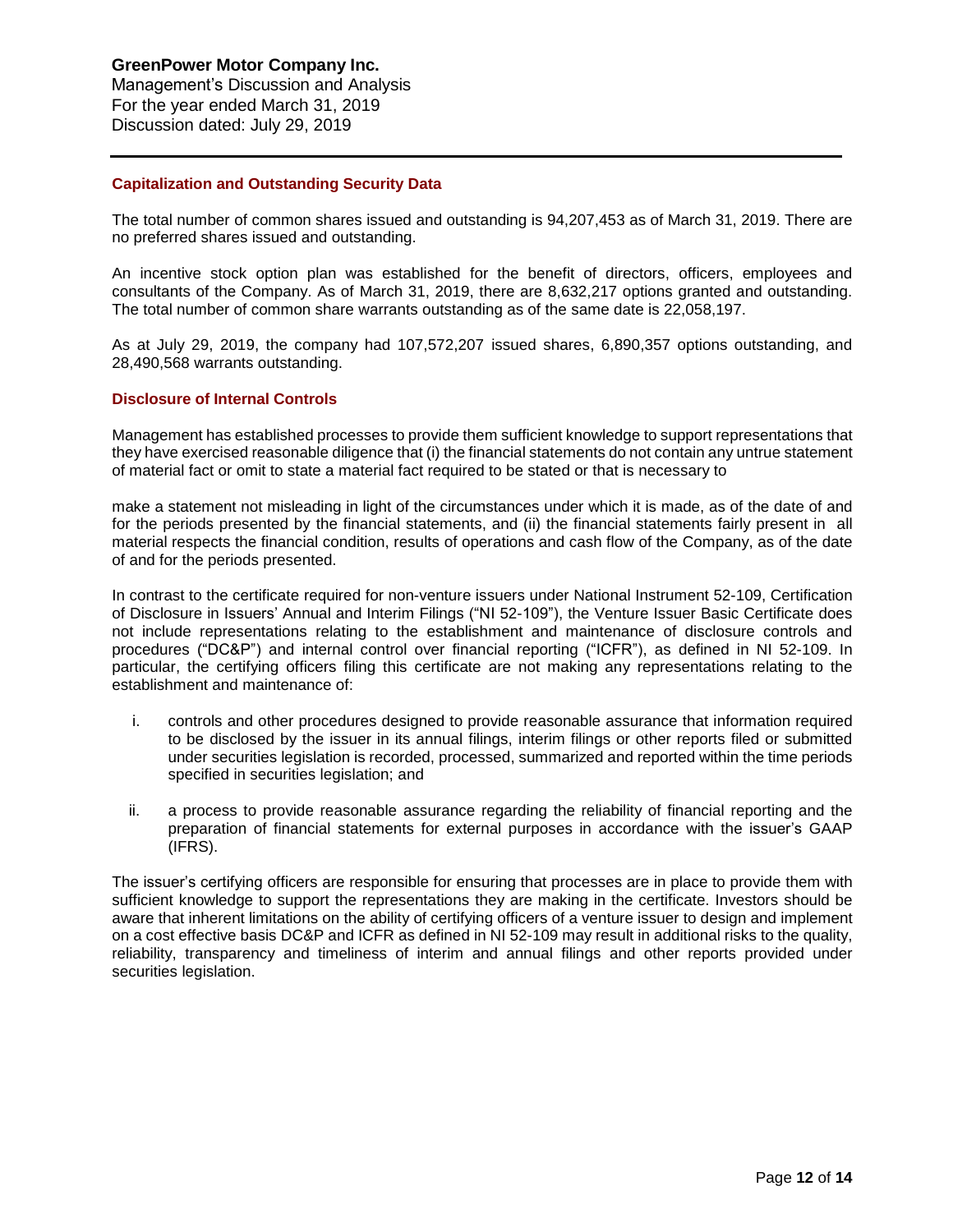Management's Discussion and Analysis For the year ended March 31, 2019 Discussion dated: July 29, 2019

### **Risk Factors**

Investing in the common shares of the Company involves risk. Prospective investors should carefully consider the risks described below, together with all of the other information included in this MD&A before making an investment decision. If any of the following risks actually occurs, the business, financial condition or results of operations of the Company could be harmed. In such an event, the trading price of the common shares could decline and prospective investors may lose part or all of their investment.

### No Operating History

The Company has not paid any dividends and may not produce earnings or pay dividends in the immediate or foreseeable future.

### Reliance on Management

The Company is relying solely on the past business success of its directors and officers. The success of the Company is dependent upon the efforts and abilities of its directors, officers and employees. The loss of any of its directors, officers or employees could have a material adverse effect upon the business and prospects of the Company.

### Operational Risk

The Company is exposed to many types of operational risks that affect all companies. Operational risk is the risk of loss resulting from inadequate or failed internal processes, people and/or systems. Operational risk is present in all of the Company's business activities, and incorporates exposure relating to fiduciary breaches, product liability claims, product recalls, regulatory compliance failures, legal disputes, business disruption, technology failures, business integration, damage to physical assets, employee safety, dependence on suppliers, foreign exchange fluctuations, insurance coverage and rising insurance costs. Such risks also include the risk of misconduct, theft or fraud by employees or others, unauthorized transactions by employees, operational or human error or not having sufficient levels or quality of staffing resources to successfully achieve the Company's strategic or operational objectives.

As a result of the acquisition of land in Porterville described in the Investing Activities section, the Company is subject to the risks normally associated with the construction of a manufacturing facility, including, but not limited to, construction delays, natural disasters, labour disputes, cost overruns, insufficient financing and requirements for governmental permits or approvals.

The occurrence of an event caused by an operational risk that is material could have a material adverse effect on the Company's business, financial condition, liquidity and operating results.

#### Volatile Operating Results

Our orders with our customers generally require time-consuming customization and specification. We incur significant operating expenses when we are building a bus prior to sale or designing and testing a new bus. If there are delays in the sale of buses to customers, such delays may lead to significant fluctuations in results of operations from quarter to quarter, making it difficult to predict our financial performance on a quarterly basis.

### Competition in the industry

The Company competes against a number of existing manufacturers of all-electric buses, traditional diesel buses and other buses with various models based on size, purpose or performance features. The Company competes in the non-diesel or alternative fuel segment of this market. There are existing competitors in the various market segments with the potential for future competitors.